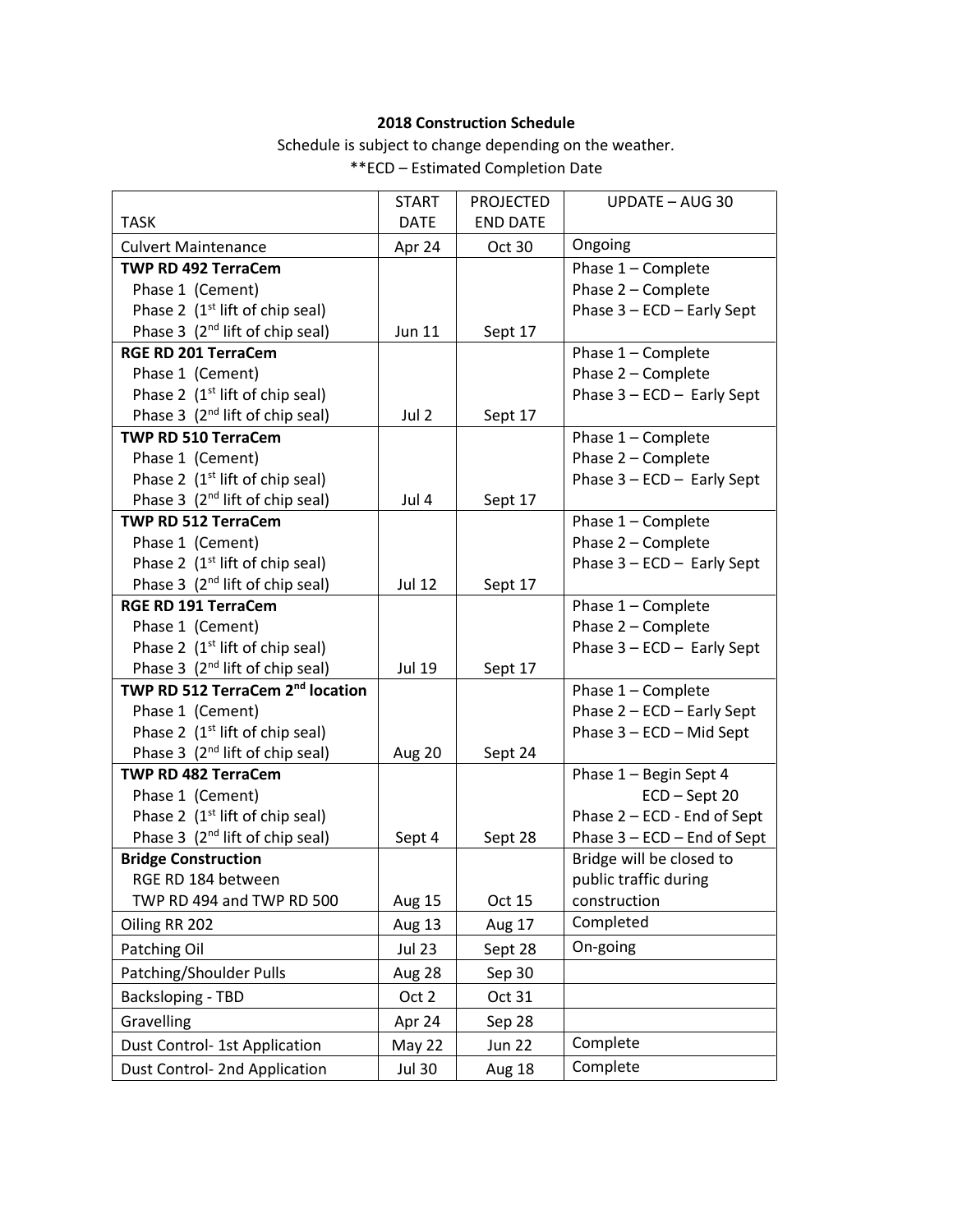Schedule is subject to change depending on the weather.